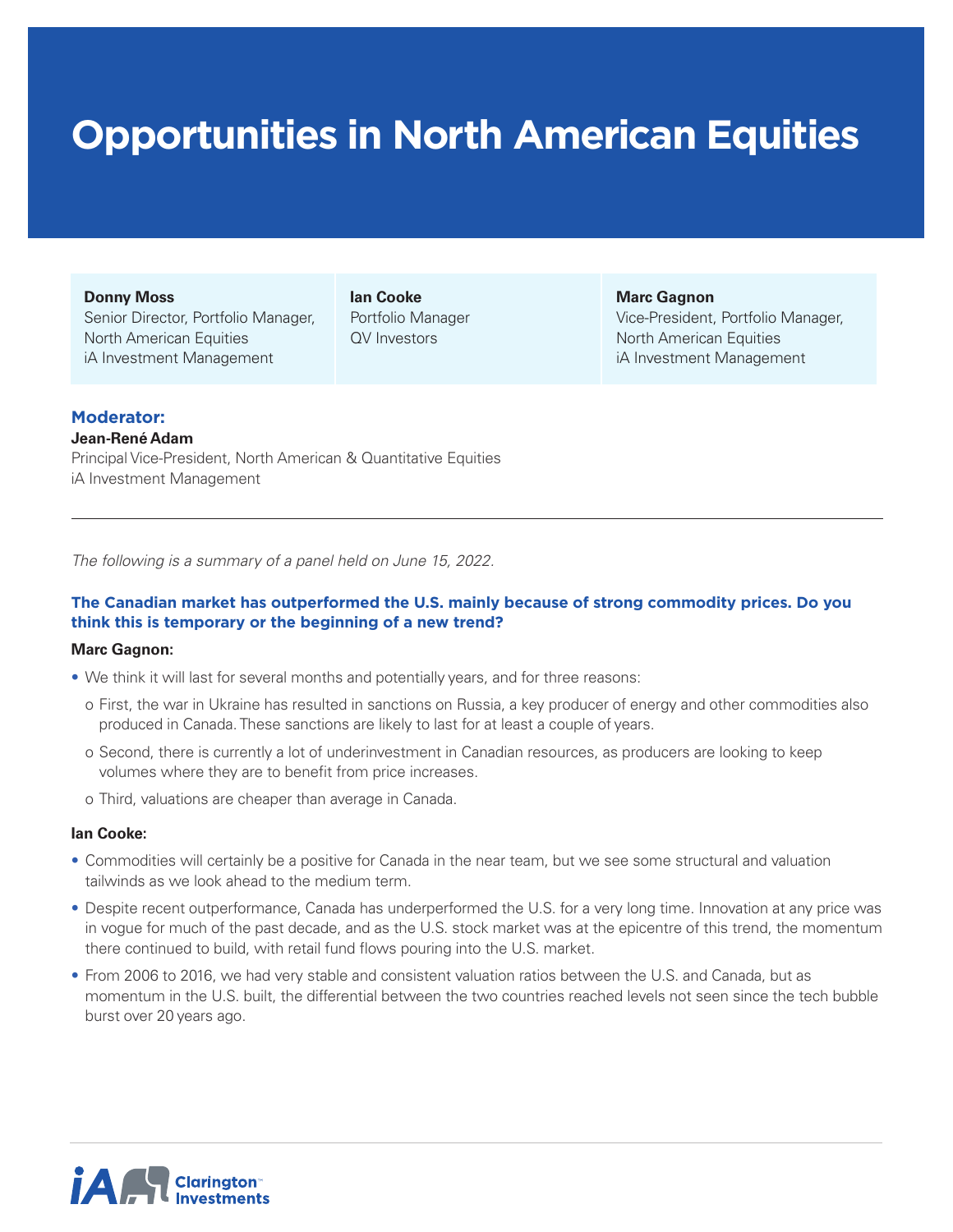- Our market does have more of an old economy tilt, and it didn't benefit from some of the extremes we witnessed in recent years in the U.S.
- We think Canada has tailwinds that will be supportive of mean reversion, and the valuation level will provide more support in challenging times.

## **Donny Moss:**

- I also think the outperformance we've seen in Canada can continue for some time.
- Historically, market rotations like the one we're seeing now tend to have staying power. The current rotation is only two or three quarters old, so there is plenty of room for this trend to play out.
- The composition of the Canadian market is set up very well for a period of high interest rates and commodity prices.
- There is a large weighting to financials, which, outside of large recessions, tend to do fairly well in a rising rate environment.
- We also have a high weighting in energy and materials, which are benefitting from higher commodity prices.
- While energy prices have already outperformed materially, cash flow levels are still at very low levels, which tells us that investors haven't fully bought into the idea that commodities can stay at higher levels for an extended period of time.
	- o Importantly, management teams of energy companies have made some positive changes from previous cycles, such as prioritizing the shareholder over production growth, which means less debt on the balance sheet, more dividends and more buybacks.
- o With balance sheets in better shape than ever, the sector as a whole has de-risked.
- With 60% of the Canadian stock market in financials and energy, we think it's poised to do very well on a relative basis.
- Also important is that the Canadian market is trading fairly inexpensively on an historical basis, currently at a one standard deviation discount to its 30-year average. Compared to the U.S. market that discount is even more stark. For this reason, we have lowered the U.S. weighting in our Canadian mandates to about half of its historical level.

## **Has the correction in technology gone too far, opening up opportunities to buy good companies at very attractive valuations?**

## **Donny Moss:**

- Within the sector we have to separate out the newer, smaller, high-growth names from the larger and more established players.
- Companies in the first group are in many cases still unprofitable or marginally profitable. Instead of trading on earnings or cash flow, they're trading on a multiple of sales. When we look back to last fall, those valuations became very stretched; rising rates and the prospect of an economic slowdown led to the correction, which we feel was justified. So when it comes to the first group, we think it's still too early to jump in.
- The other segment of the technology sector is the area we focus on. These are companies with lots of free cash flow; they also pay dividends and repurchase shares. Valuations have dropped about 30% on average. Since most of them are still growing at a pretty good rate, once we get some certainty on interest rates these names can start to outperform again. Within this group, the more value-oriented stocks are looking more interesting to us.
- One of these value-oriented names that could find its way into our portfolio at some point is OpenText.
	- o It's a well-run company that historically has grown its earnings more than 10% per year.
	- o Over 80% of the company's revenue is recurring.
	- o It operates at very high margins, so inflation is less of a headwind than it is for companies in other sectors.
	- o The stock dropped about 30% from its peak last fall and now trades at about  $11\times$  earnings. We think this type of valuation is close to a trough, and the company could even be a takeout target for a larger peer.